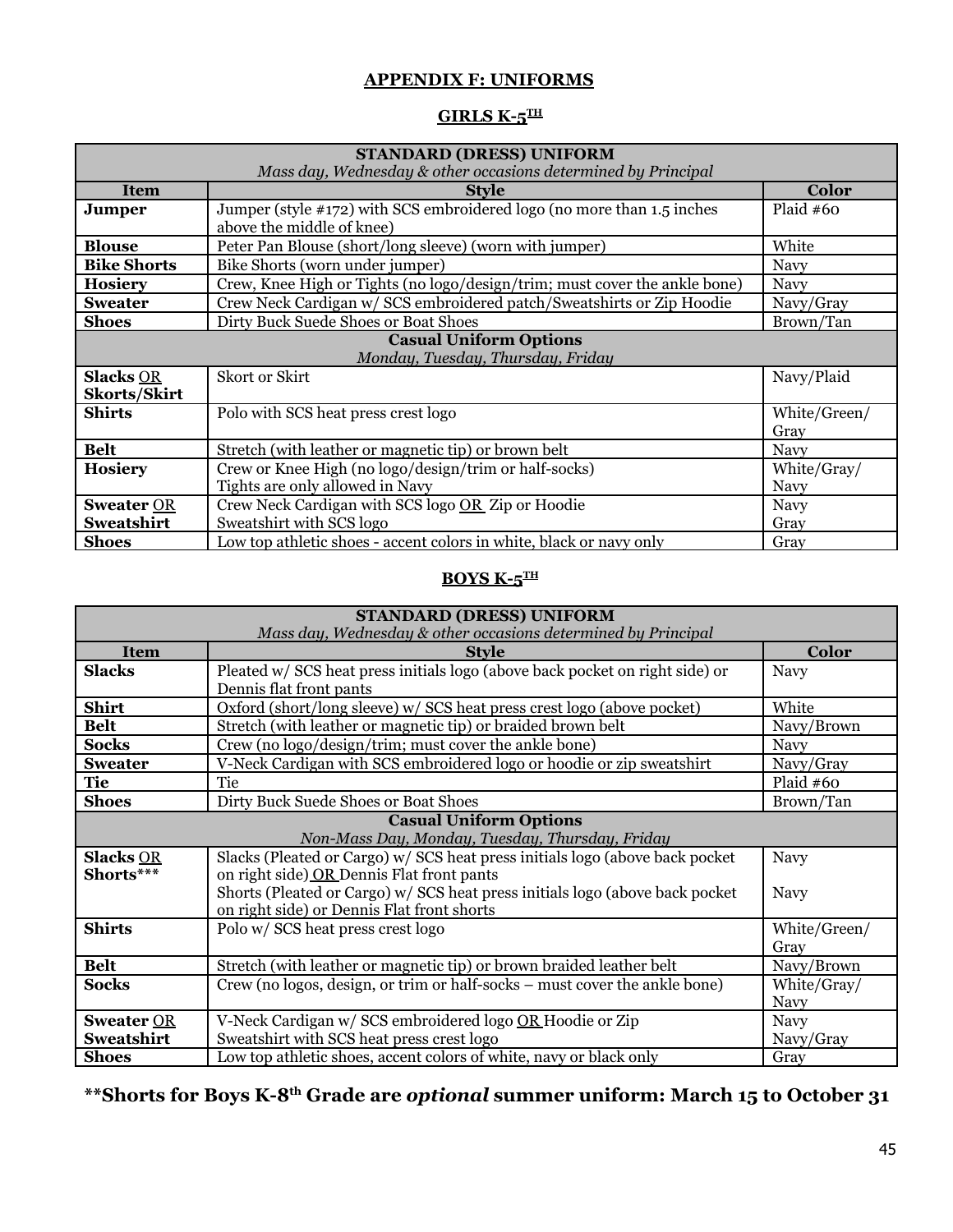# **GIRLS 6TH-8TH**

| <b>STANDARD (DRESS) UNIFORM</b>                               |                                                                                              |                              |  |
|---------------------------------------------------------------|----------------------------------------------------------------------------------------------|------------------------------|--|
| Mass day, Wednesday & other occasions determined by Principal |                                                                                              |                              |  |
| <b>Item</b>                                                   | <b>Style</b>                                                                                 | <b>Color</b>                 |  |
| <b>Skirt</b>                                                  | Skirt (style #134) or skort (no more than 1.5 inches above the middle of the<br>knee)        | Plaid #60                    |  |
| <b>Blouse</b>                                                 | Oxford Blouse (short/long sleeve) w/ SCS logo                                                | White                        |  |
| <b>Bike Shorts</b>                                            | Bike Shorts (worn under jumper)                                                              | <b>Navy</b>                  |  |
| <b>Hosiery</b>                                                | Crew, Knee High or Tights (no logo/design/trim or half-socks – must cover<br>the ankle bone) | <b>Navy</b>                  |  |
| <b>Sweater Vest</b><br>(mandatory)                            | Fine Gauge Vest with SCS embroidered logo                                                    | Navy                         |  |
|                                                               |                                                                                              |                              |  |
| <b>Shoes</b>                                                  | Boat Shoe or Dirty Buck Suede Shoes                                                          | Brown/Tan                    |  |
| <b>Casual Uniform Options</b>                                 |                                                                                              |                              |  |
|                                                               | Non-Mass Day, Monday, Tuesday, Thursday, Friday                                              |                              |  |
| <b>Slacks OR</b>                                              | Slacks flat front w/ SCS initials logo OR                                                    | Khaki/Gray                   |  |
| <b>Skorts/Skirts</b>                                          | Full wrap skort or skirt w/ SCS heat press initials logo                                     | Khaki/Plaid                  |  |
| <b>Shirts</b>                                                 | Polo Shirt w/ SCS heat press crest logo                                                      | White/Gray or<br><b>Navy</b> |  |
| <b>Belt</b>                                                   | Smooth Leather                                                                               | <b>Brown</b>                 |  |
| <b>Hosiery</b>                                                | Crew, Knee High or Tights (no logo/design/trim or half-socks – must cover the<br>ankle bone) | White/Gray<br>or Navy        |  |
| <b>Sweater OR</b>                                             | Crew Neck Cardigan w/ SCS logo OR Zip or Hoodie                                              | Navy                         |  |
| Sweatshirt                                                    | Crew Neck Sweatshirt with SCS logo                                                           | <b>Navy</b>                  |  |
| <b>Shoes</b>                                                  | Low top athletic shoes, accents in only white, navy or black                                 | Gray                         |  |

## **BOYS 6TH-8TH**

| <b>STANDARD (DRESS) UNIFORM</b>                               |                                                                              |               |  |  |
|---------------------------------------------------------------|------------------------------------------------------------------------------|---------------|--|--|
| Mass day, Wednesday & other occasions determined by Principal |                                                                              |               |  |  |
| <b>Item</b>                                                   | <b>Style</b>                                                                 | <b>Color</b>  |  |  |
| <b>Slacks</b>                                                 | Pleated w/ SCS heat press initials logo (above back pocket on right side) or | Khaki/Gray    |  |  |
|                                                               | Dennis Flat Front pants                                                      |               |  |  |
| <b>Shirt</b>                                                  | Oxford (short/long sleeve) w/ SCS logo                                       | Light Blue    |  |  |
| <b>Belt</b>                                                   | Smooth Leather                                                               | <b>Brown</b>  |  |  |
| <b>Socks</b>                                                  | Crew (no logos/design/trim, or half-socks – must cover the ankle bone)       | Khaki/Gray    |  |  |
| <b>Sweater Vest</b>                                           | Fine Gauge Vest with SCS embroidered logo                                    | <b>Navy</b>   |  |  |
| (Mandatory)                                                   |                                                                              |               |  |  |
| <b>Tie</b>                                                    | Tie                                                                          | Plaid #60     |  |  |
| <b>Shoes</b>                                                  | Boat Shoes or Dirty Bucks Suede Shoes                                        | Brown/Tan     |  |  |
| <b>Casual Uniform Options</b>                                 |                                                                              |               |  |  |
|                                                               | Non-Mass Day, Monday, Tuesday, Thursday, Friday                              |               |  |  |
| <b>Slacks OR</b>                                              | Slacks (Pleated or Cargo) w/ SCS initials logo OR Dennis Flat Front pants    | Khaki/Gray    |  |  |
| Shorts***                                                     | Shorts (Pleated or Cargo) w/ SCS initials logo or Dennis flat front shorts   | Khaki/Gray    |  |  |
| <b>Shirts</b>                                                 | Polo Shirt (short or long sleeve) w/ SCS logo                                | White or Navy |  |  |
| <b>Belt</b>                                                   | Smooth Leather                                                               | <b>Brown</b>  |  |  |
| <b>Socks</b>                                                  | Crew (no logos/design/trim or half-socks)                                    | White/Gray or |  |  |
|                                                               |                                                                              | <b>Navy</b>   |  |  |
| <b>Sweater OR</b>                                             | V-Neck Cardigan w/ SCS embroidered patch OR Hoodie or Zip                    | <b>Navy</b>   |  |  |
| Sweatshirt                                                    | Sweatshirt with SCS logo                                                     | <b>Navy</b>   |  |  |
| <b>Shoes</b>                                                  | Low top athletic shoes with only white, black or navy accents                | Gray          |  |  |